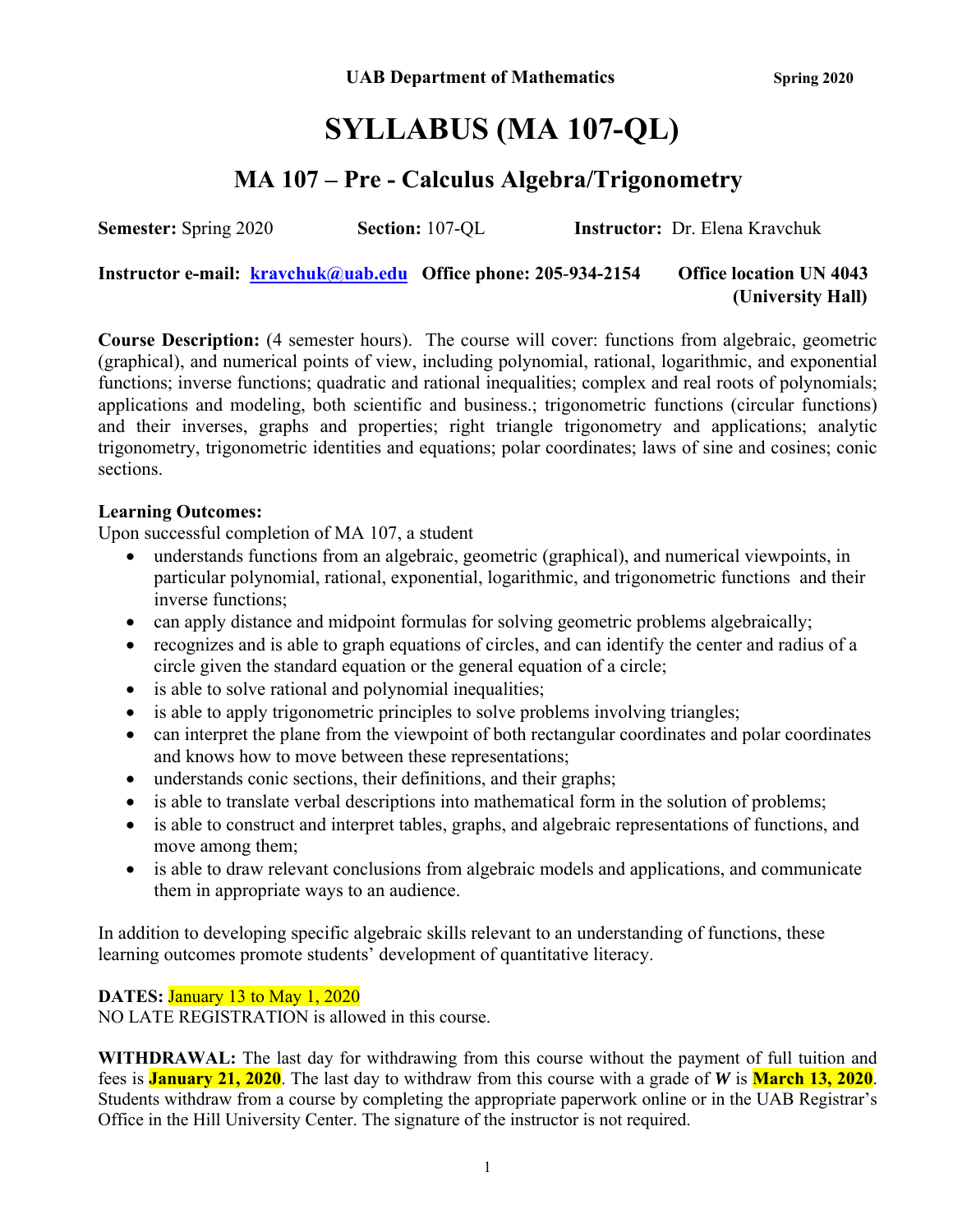**Prerequisite:** Undergraduate level MA 102 Minimum Grade of B or MA 105/107 Math Placement 75 or MA 106 Math Placement 75 or MA 125 Math Placement 75 or MA 126 Math Placement 75 or Math Placement Test 61.

**Materials:** *Precalculus Algebra & Trigonometry MA 107 package,* which includes a *UAB Math 107 Student Workbook, by Elena Kravchuk*, 2014, Pearson/ Prentice Hall, and MyMathLabPlus **ACCESS** 

**CODE, is required**. You may not need an access code and can purchase the UAB MA 107 workbook

as a stand-alone item if you are *retaking MA 107 previously taken in Fall 2019 or later.* 

**Disability Support Services (DSS).** UAB is committed to providing an accessible learning experience for all students. If you are a student with a disability that qualifies under Americans with Disabilities Act (ADA) and Section 504 of the Rehabilitation Act, and you require accommodations, please contact Disability Support Services for information on accommodations, registration and procedures. Requests for reasonable accommodations involve an interactive process and consist of a collaborative effort among the student, DSS, faculty and staff. If you are registered with Disability Support Services, please contact DSS to discuss accommodations that may be necessary in this course. If you have a disability but have not contacted Disability Support Services, please call 934-4205 or visit http://www.uab.edu/dss or Hill Student Center Suite 409.

**Calculator policy:** Scientific calculators may be used for homework and quizzes. **Students may not use personal calculators during testing**. You must use the on-screen calculator on your personal computer when testing remotely with ProctorU.

# **Access for a Course in MyMathLab Plus**

All homework assignments, quizzes (except the Syllabus Quiz), and tests for this course will be available All Homework, Quizzes, and Tests for this course are available only in MyMathLab Plus. A MyMathLab Plus account has already been established for you and must be activated.

- Log in to **BlazerNet** and click on the MyMathLab Plus link.
- Click on your course.
- Choose one of the following:
	- o Access Code (enter your printed code)
	- o Buy Now (credit card required)
	- o Pay Later (allows temporary access, good for only 14 days, no extensions when it expires)\*

\***Once Pay Later (Temporary Access) has expired, you will be prompted to choose Access Code or Buy Now. You will no longer have access to your course materials and assignments in MyMathLab Plus until you enter your code or purchase it.** Please note that there will be **NO EXTENSIONS for missed homework, quiz, or test deadlines due to failure to purchase access to your online materials.** 

If you have any questions regarding your MyMathLab Plus account or access to your account, email your course instructor or you may stop by the Math Learning Lab in HHB202.

**Please note that there will be NO EXTENSIONS for missed homework, quiz, or test deadlines due to failure to purchase access to your online materials.**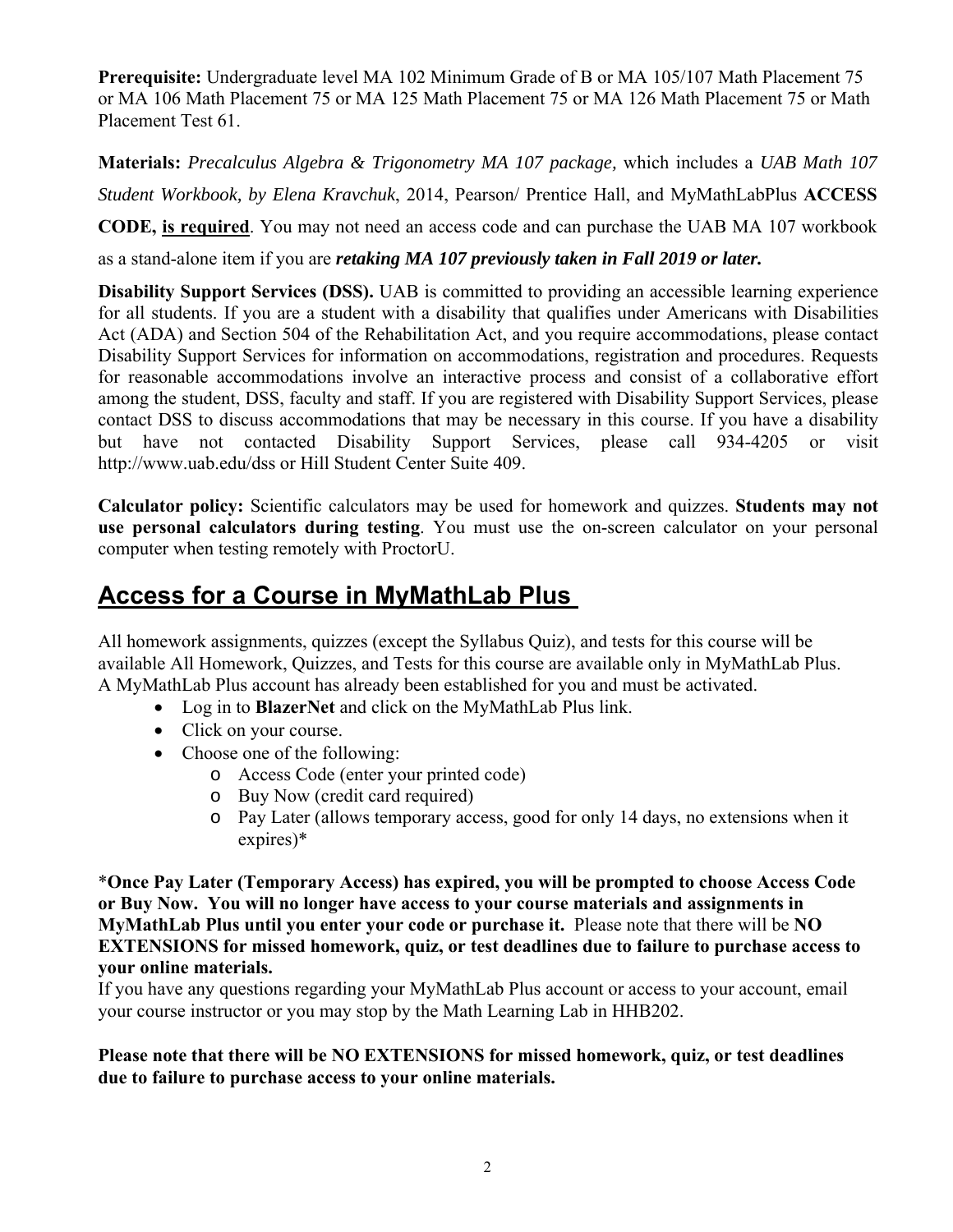**ATTENDANCE POLICY -** Although physical class meetings are not part of this course, participation in all learning activities is required and points will be awarded. The class WEEK **begins on Sunday** and **ends on Saturday** unless otherwise indicated.

Students must be available to work on assignments throughout the week. All assignments have strict deadlines, and some have limited availability. See the course schedule for details.

**ELECTRONIC OFFICE HOURS -** The Course Instructor is available by e-mail, through the Discussion Board in Canvas, or in case of emergency by telephone on weekdays between the hours of 8:00am-5:00pm (CST).

*Communication Through UAB E-Mail* - If you need to communicate one-on-one with the Course Instructor, please use the UAB email system (kravchuk@uab.edu). Individual meetings through chat or in person should be requested through email.

*Communication Through Discussion Board* - Students may post course-related questions in the Discussion Board. To use this mode of communication please:

1. Go into Canvas.

- 2. Click on the *Discussions* button, which is located on the left of your Canvas screen.
- 3. Click on *General Questions for the Instructor*.
- 4. Type your course-related question(s).

The Course Instructor checks this forum daily and will respond within 24 hours.

*Communication Through Telephone* - In an emergency you may call the Math Department office and leave a message for the Course Instructor at 205-934-2154.

# **STUDENT EXPECTATION STATEMENT:**

The Course Syllabus and Schedule serve as a Contract by which the student must comply. An excuse of "not knowing" information covered in these documents is not an acceptable excuse for making mistakes in this class. **To emphasize the importance of knowing the syllabus you must take a Syllabus Quiz before beginning any other assignments.**

- Students are required to complete weekly assignments and learning activities by the deadline. All deadlines are based on CST (Central Standard Time). **There are no extensions of deadlines**.
- Students are expected to follow the instructions for each assignment. Instructions for each assignment can be found in the Course Syllabus and Class Schedule, as well as on each assignment under the Assignments button in Canvas. A deduction in points will be applied to submitted assignments which do not comply with the instructions.
- Students are expected to participate in weekly **Group Discussions in Canvas.**
- Students are expected to submit **individually written solution to weekly Problems in Canvas under the Assignments button or in the appropriate Module** *before the deadline***.** Once a problem is submitted, it will be graded as is. Therefore, students are expected to triple-check their work before submitting it. Canvas will not allow a student to return to a Problem once it is submitted. Therefore, the student must submit only completed problems. **Problems are NOT accepted in e-mail**.
- Students are expected to submit all **Homework, Quizzes, and Tests in MyMathLab Plus by the due dates**.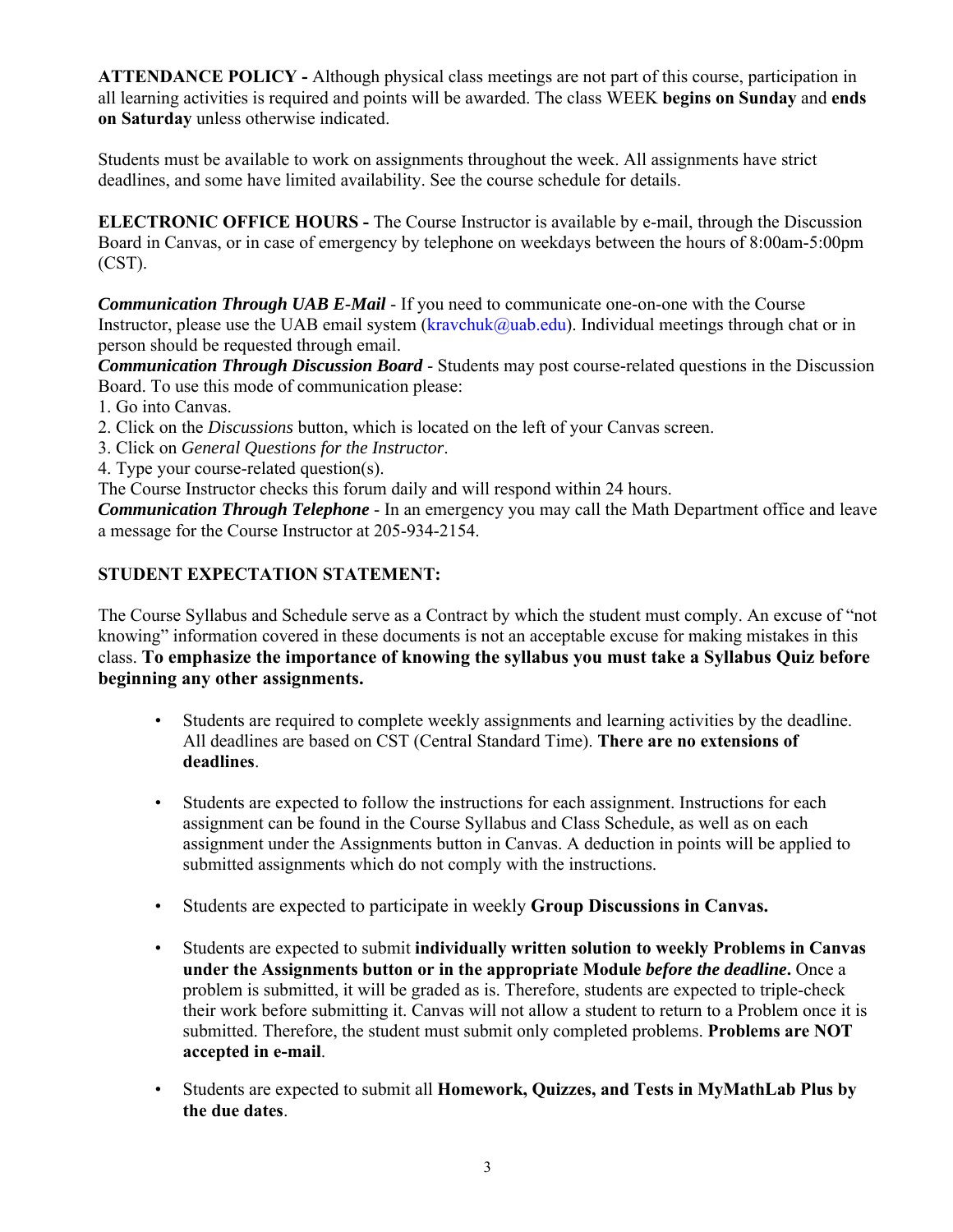- Students are expected to read all sections in the Canvas website for this course before beginning work on the assignments, and they must visit this site at least once every 24 hours.
- Students are expected to check their UAB e-mail daily and respond within 48 hours to instructor emails. Regular communication via e-mail with the Course Instructor is expected.
- All students are required to obtain and use the UAB email address that is automatically assigned to them as UAB students. All official correspondence will be sent ONLY to the  $@$ UAB.edu email address.
- All students are responsible for ensuring that the correct UAB e-mail address is listed in Canvas by the end of Week 1 as well as to ensure that their UAB e-mail account is in proper working order during the entire time they are enrolled at UAB. Email is the only way the Course Instructor can, at least initially, communicate with students. It is the student's responsibility to make sure a valid e-mail address is provided. Failure on the student's part to do so can result in the student missing important information that could affect the grade. **Students are responsible for the information that is sent to their UAB e-mail account.** The Course Instructor will not accept e-mails sent from e-mails accounts other than UAB.
- Students are expected to devote an average of 8 to 12 hours per week to the assignments.
- Students are expected to have a back-up plan in the event their computer has operational problems, there is loss of electricity, or there is loss of Internet access. These are not an excuse for late or incomplete submission of assignments, nor are they acceptable reasons for an assignment deadline extension. UAB's MLL, most public libraries, school libraries, university libraries, etc. have computers with Internet access and are available for use by the public.
- The Math Learning Lab (**MLL**) in 202 Heritage Hall is available for student use Monday through Friday. Students in this course may use the computers to complete assignments, and they may get assistance from math tutors. The hours of operation are Monday through Thursday 9:00am to 7:00pm, and Fridays 9:00am to 2:00pm. Limited hours are available during final exams. The MLL is closed during all holidays and breaks. Go to the math department website and click on Student Resources tab for details (http://www.uab.edu/mathematics).
- Students are expected to participate in this course by following the Course Syllabus, Class Schedule, and any additional information provided by the Course Instructor.
- Students are expected to remain in regular contact with the Course Instructor via Canvas and UAB e-mail as well as through participation in the Discussion Board and submission of assignments. The Course Instructor will communicate on the Canvas Announcement page, Discussion Board and/or via UAB e-mail.
- Students are expected to use the UAB e-mail for one-on-one instructor/student conferencing or to schedule an individual chat session or personal meeting. If a student has a question about a particular problem from MyMathLab (homework or quiz), then he should use the Ask My Instructor link to email the instructor.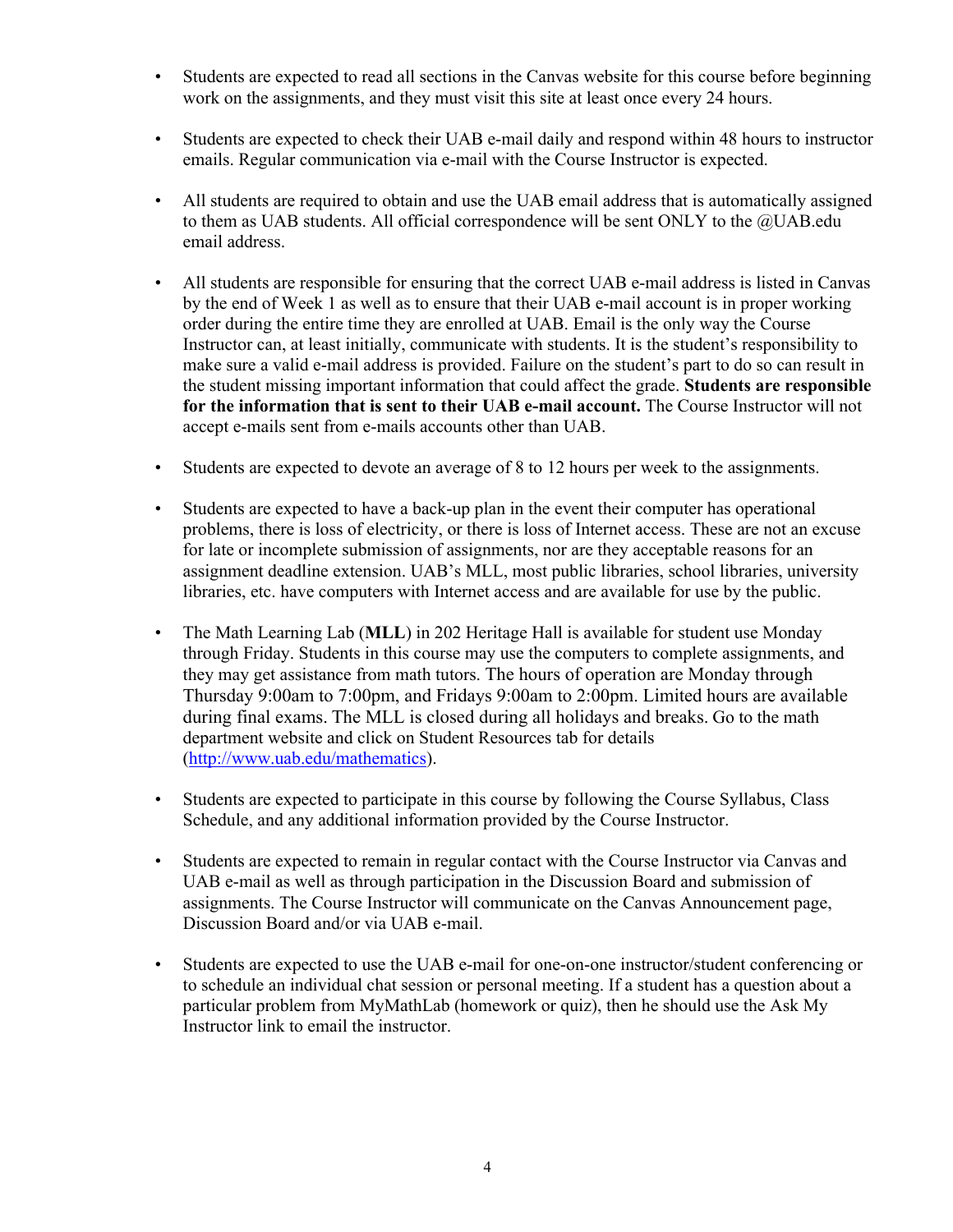- **Students are expected to review their grades and comments on graded assignments in Canvas within one week of submitting for grading. The Course Instructor does not use email to communicate grades or comments about graded assignments. Assignments are graded within one week of being submitted into Canvas by the student. It is the student's responsibility to review grades within one week of submitting an assignment and e-mail the Course Instructor within the same time period if a grade is not showing.**
- Students in this class will be expected to:
	- o Speak and write Standard English.
	- o Work cooperatively with others.
	- o Possess independent reading and study skills at the university level.
	- o Possess basic computer skills.
	- o Possess the appropriate computer software and hardware necessary for successful participation in the class.
- Because instructional materials on the course website may be copyrighted, students may not download materials on the site to their desktops, laptops, or PDAs, or alter or distribute any materials on the course site, unless clearly directed to do so.

**COURSE STRUCTURE -** This course is computer-based, and students must have reliable access to **BlazerNet** so they can work on their assignments in Canvas and MyMathLab Plus. Students must also ensure that they meet each of those system's requirements.

#### **CANVAS ASSIGNMENTS** include:

- **Introduction Discussion –** The Introduction Discussion is required and due by the end of the day on **Friday, Jan 17**. The Introduction Discussion is worth 6 points. Students must upload a photo, answer ALL questions, and respond in a *meaningful* way to at least two other students. More information about grading the Introduction Discussion can be found in the directions in Canvas. This assignment gives students an opportunity to meet each other.
- **Syllabus Quiz** is required and due by the end of the day on **Wednesday, Jan 15**. The Syllabus Quiz is worth 4 points. An unlimited number of attempts are available, and the highest score attained will count. Once you begin the assignment, you must complete it. Students should have a copy of their syllabus and class schedule to use during the assignment. This assignment gives students an opportunity to learn about the course policies and expectations.
- **Lectures/Quick Quizzes** Students are required to watch video recorded lectures before they attempt the HW or Quiz. Every lecture is concluded by a short quiz (Quick Quiz). The combined credit for lecture and lecture quick quiz is 2 points (partial credit could also be awarded).
- **Group Discussions** There are 10 Group Discussions that are required, and each is worth 6 points. Students will be randomly assigned to a different Group each week in Canvas to discuss the current Problem (see schedule for dates). **Students must post over BOTH DAYS** for a **total of at least 3 times**. Meaningful posts include ideas and questions that are specific to solving the Problem. No credit is given for short or one word posts. **Students must NOT share their entire solution because this may lead to plagiarism**. Individually written solutions to the Problems must NOT be submitted in the Group Discussion. More information about grading the Group Discussions can be found in Canvas in the Course Information module. This assignment gives students an opportunity to work together to improve their quantitative reasoning ability and conceptual understanding of mathematical ideas.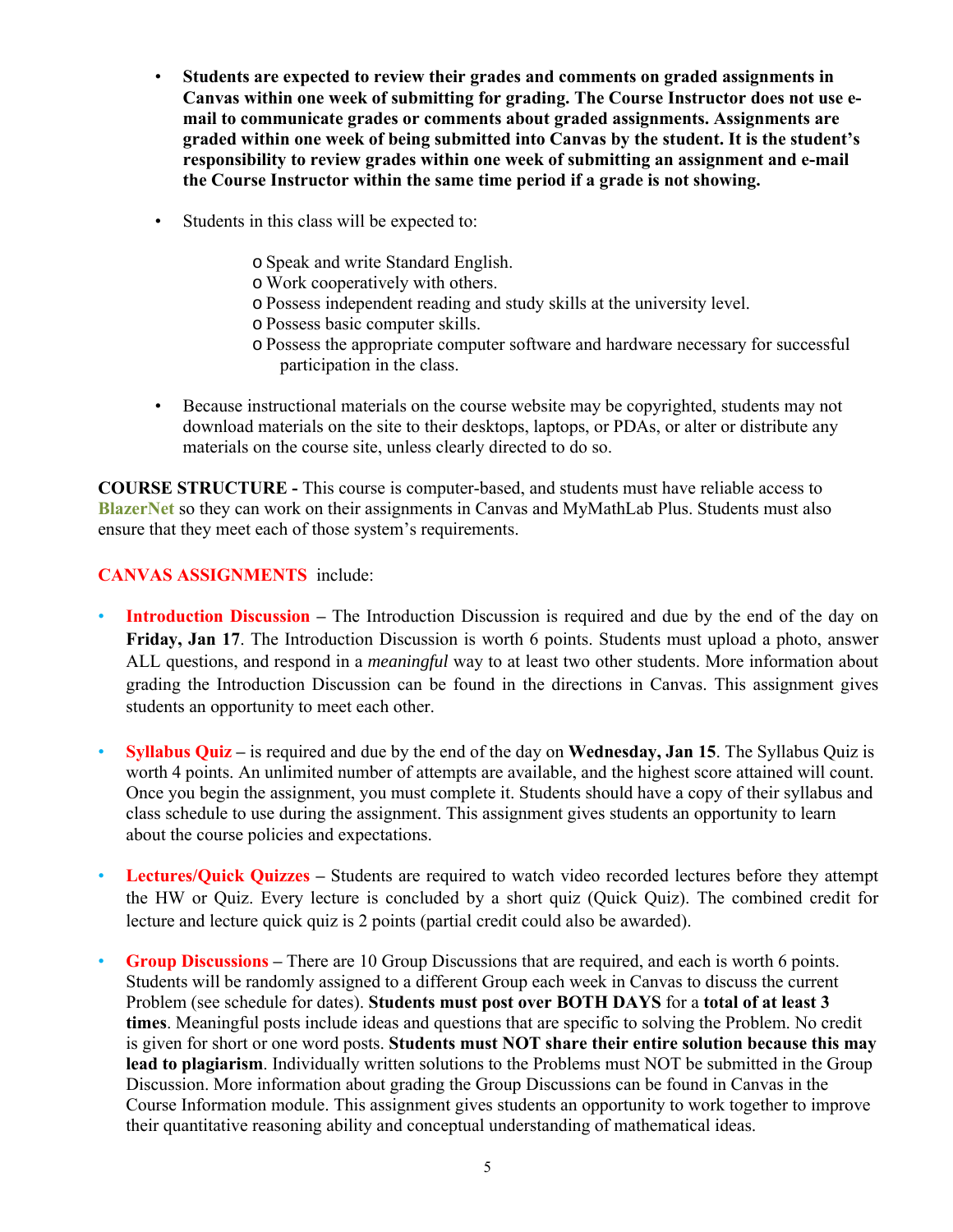**Problems** – There are 10 Problems that are required, and each is worth 8 points. Each week students are required to solve a Problem with the help of their group. Students must READ the Problem and work on it *before* participating in their Group Discussion. Go to the current week's Module to find the Problem. Each student must submit an individually written solution to each Problem in Canvas in the appropriate week Module by the deadline (see schedule for dates). Problems may be submitted using the text editor, but if students prefer to submit their hand written work, a photo of the hand written work may be uploaded. **If two or more students have an identical Problem, all will receive a score of 0 since the work must be** *individually written***.** Problems CANNOT be sent by email and cannot be submitted any way other than through the Problem link in the current week's Module. **There are no extensions or make ups for missed Problems.** Students should NOT wait until the deadline to submit their Problems because they run the risk of running out of time or having technical problems. NO late submissions are allowed. More information about grading the Problems can be found in the Course Information Page. This assignment gives students an opportunity to articulate their conceptual understanding of mathematical ideas.

#### **MyMathLab Plus ASSIGNMENTS** include:

• **Homework -** There are 14 homework assignments that are required, and each is worth 8 points. Homework is completed and submitted in MyMathLabPlus (access code required), but a link to the software is located in both Canvas and BlazerNet. When the homework is submitted or closed in MyMathLabPlus, a score and percentage are given. The UAB score (out of 8 pts) for the homework can be found in Canvas under UAB Grade for MA 105 or online at https://secure.cas.uab.edu/mll/db/.

*An unlimited number of attempts can be made on each homework problem* before the deadline, so students should be able to earn  $100\%$  on all homework. If a problem is marked with a red X as incorrect, then the student can click on *Similar Exercise* at the bottom of the page and work another problem correctly for full credit (before the deadline). Students can go in and out of the homework as many times as they like before the deadline (all of the work is automatically saved). Students earn points for homework completed on or before the due date. **After the due date, students can review homework assignments and work similar exercises, but they can get only 50% credit for the work**.

All homework is available at the beginning of the term, so students may work ahead as much as they like. **There is a set of prerequisite media (reading) assignments for each homework assignment.** There are no extensions or make ups for missed homework because the work can and SHOULD BE completed in advance of the deadlines.

• **Quizzes -** There are 14 quizzes. Quizzes are completed and submitted in MyMathLab Plus, but a link to the software is located in Canvas and BlazerNet. Each quiz is worth 10 points. Once the quiz is submitted in MyMathLab Plus, it is scored and a percentage is given. The UAB score (out of 10 pts) for the quiz can be found in Canvas under UAB Grade for MA 105 or online at https://secure.cas.uab.edu/mll/db/.

Students take the quizzes on their own schedule, but they can only earn the quiz points if the quiz is taken on or before the due date. Students must complete the quizzes BY THEMSEVLES without any assistance from another person, but they may use their textbook and notes. The quizzes are timed, and they must be taken in one sitting within 30 minutes. Students cannot exit the quiz or that will count as one of their attempts. Each quiz can be taken a maximum of two times. The higher grade attained will count.

All quizzes are available at the beginning of the term, so students may work ahead as much as they like. There are no extensions or make ups for missed quizzes because the work can and SHOULD BE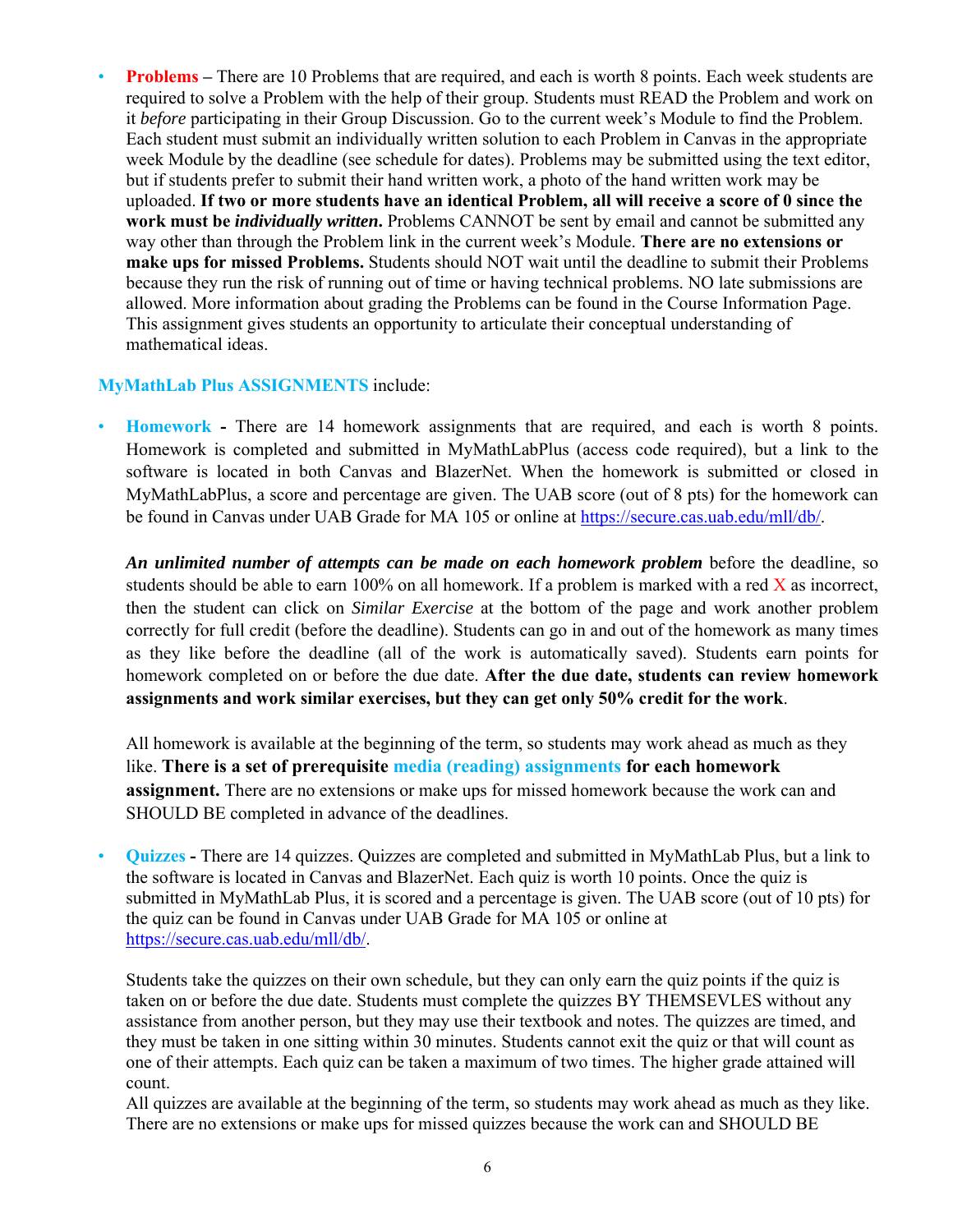completed in advance of the deadlines. **However, students can get 50% credit for the late submission**.

- **Practice Tests (Review for test)** are available in MyMathLabPLus. The practice tests do not count towards a student's grade, but they are recommended as a way to help them prepare for their tests. Students may take the practice tests as many times as they like. The practice tests are also available in the student workbook.
	- **Tests** There are 4 major Tests and cumulative Final Exam. Tests and Final Exam are completed and submitted in MyMathLab Plus, but a link to the software is located in Canvas and BlazerNet. Each test is worth **80 points**, and Final exam is worth 250 points. **All students are REQUIRED to take ALL course Tests and Final exam using remote proctoring services through ProctorU**. There is a charge for this service (\$92.50 total, \$17.50 per test and \$22.50 for Final exam) and an appointment is required. Students who fail to make an appointment at least 3 days in advance will be subject to additional fees. **NOTE THAT STUDENTS ARE RESPONSIBLE FOR PROCTORU TESTING FEES THAT ARE NOT COVERED BY UAB eLearning. UAB eLearning will NOT cover late fees or convenience testing fees but may cover regular test fees. Please see the ProctorU Student Information document posted in Canvas under the Course Information module.**

Once the test is submitted in MyMathLab Plus, it is scored and a percentage is given. The UAB score (points) for the test can be found in Canvas under UAB Grade for MA 105 or online at https://secure.cas.uab.edu/mll/db/.

Tests have a 50 minute time limit, Final Exam has a 120 minute time limit, and they must be taken in one sitting. Students must use the computer scientific calculator during testing. No personal calculators are allowed. Students may use scratch paper during a test, but no credit is given for work done on the scratch paper. One or more photo IDs will be required for testing.

Students take the Tests on their own schedule, but they must be taken **on or before the deadline**. Students will be able to review their tests in MyMathLab Plus after the deadline has passed or after all students have taken the test.

Students must read the ProctorU info page in Canvas *carefully* and **make sure they have access to a computer with a microphone and a webcam well IN ADVANCE of the test deadline**. They must schedule an **appointment at least 3 days in advance** and should **test their equipment** at that time. More details about the technical requirements for ProctorU are found at http://proctoru.com.

The deadline for each Test is listed in the Course Schedule and below.

Test 1, Fri, February 7, 9:00 pm Test 2, Fri, March 6, 9:00 pm Test 3, Fri, April 10, 9:00 pm Test 4, Tue, April 28, 9:00 pm Final Exam, Thu, April, 30, 9:00 pm

**ALL Tests taken with ProctorU require an appointment at least 3 days in advance.** The tests may be taken ANY day and time until the deadline. **Failure to take a Test with ProctorU, power outages,**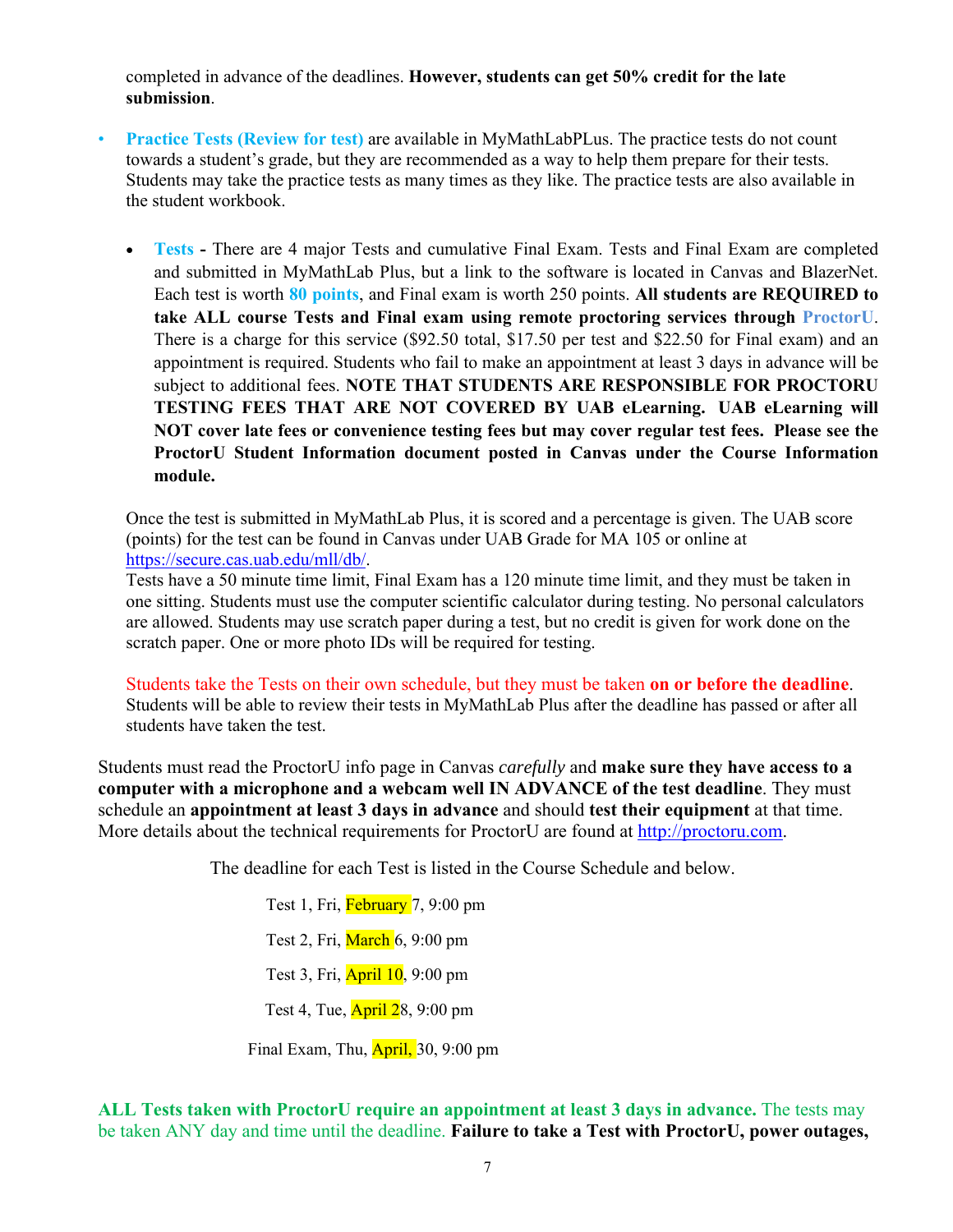**technical issues, student personal problems, and failure to purchase an access code are NOT acceptable reasons for missing a Test deadline.** If students have problems with ProctorU, they should notify the instructor by email as soon as possible.

**Completing HW, Quizzes, and Tests in MyMathLab Plus -**All HW, Quizzes, and Tests may only be accessed through **BlazerNet.** Before students begin working at home, they must run the **browser check** and make sure they meet the **system requirements**. Please note that no make ups or extension of deadlines are given for technical problems. **Students can and should complete all HW and Quizzes well in advance of deadlines because these assignments are available from the first day of the term until the deadline.** 

# **TECHNICAL SUPPORT INFORMATION**

If technical problems are experienced with **BlazerNet** or **Canvas**, students should contact UAB AskIT at http://uab.edu/it/home/askit and also inform the instructor.

For help within **Canvas**, students should use the HELP tab at the top right.

If technical problems are experienced with **MyMathLab Plus**, students should log in and click on Help & Support at the top right or go to http://247pearsoned.custhelp.com/app. The quickest way to get support is to use the CHAT contact method. Students should also inform the instructor.

**Some troubleshooting tips** for problems with MyMathLab Plus:

- **Close the browser** and start again by logging into BlazerNet.
- **Try another browser** if yours doesn't work. Install and use only supported browsers (Google Chrome works better than others).
- You can only ACCESS YOUR COURSE through BlazerNet. **No other login pages will work**.
- If nothing works, contact Pearson's technical support via CHAT.
- Have a back-up plan. Make arrangements to work in the MLL or elsewhere in advance.
- **Email the instructor** if you have problems. He/she might be able to help.

**COURSE GRADES -** Students earn their grade in the course by accumulating points. There is a maximum of 1000 points available. No points are available after Final exam is taken, so students should earn as many points as possible throughout the semester by completing all assignments by the deadline. NO late assignments are accepted or allowed, and no adjustments will be made.

All assignment grades will be posted and maintained in the math department database (MADDIE), which can be accessed in Canvas by clicking on **UAB Grade for MA 105** or going to https://secure.cas.uab.edu/mll/db/.

Note that **FINAL GRADES are awarded by TOTAL POINTS EARNED**, NOT by percentages. Percentages give students an idea of how they are doing in the class on a day-to-day basis, but they are constantly changing since they are based on the deadlines as of the current date. Percentages are not rounded.

Homework, Quiz, and Test grades are automatically updated and loaded into the database on a daily basis. All other grades will be manually entered by the instructor as soon as possible after grading (usually within one week).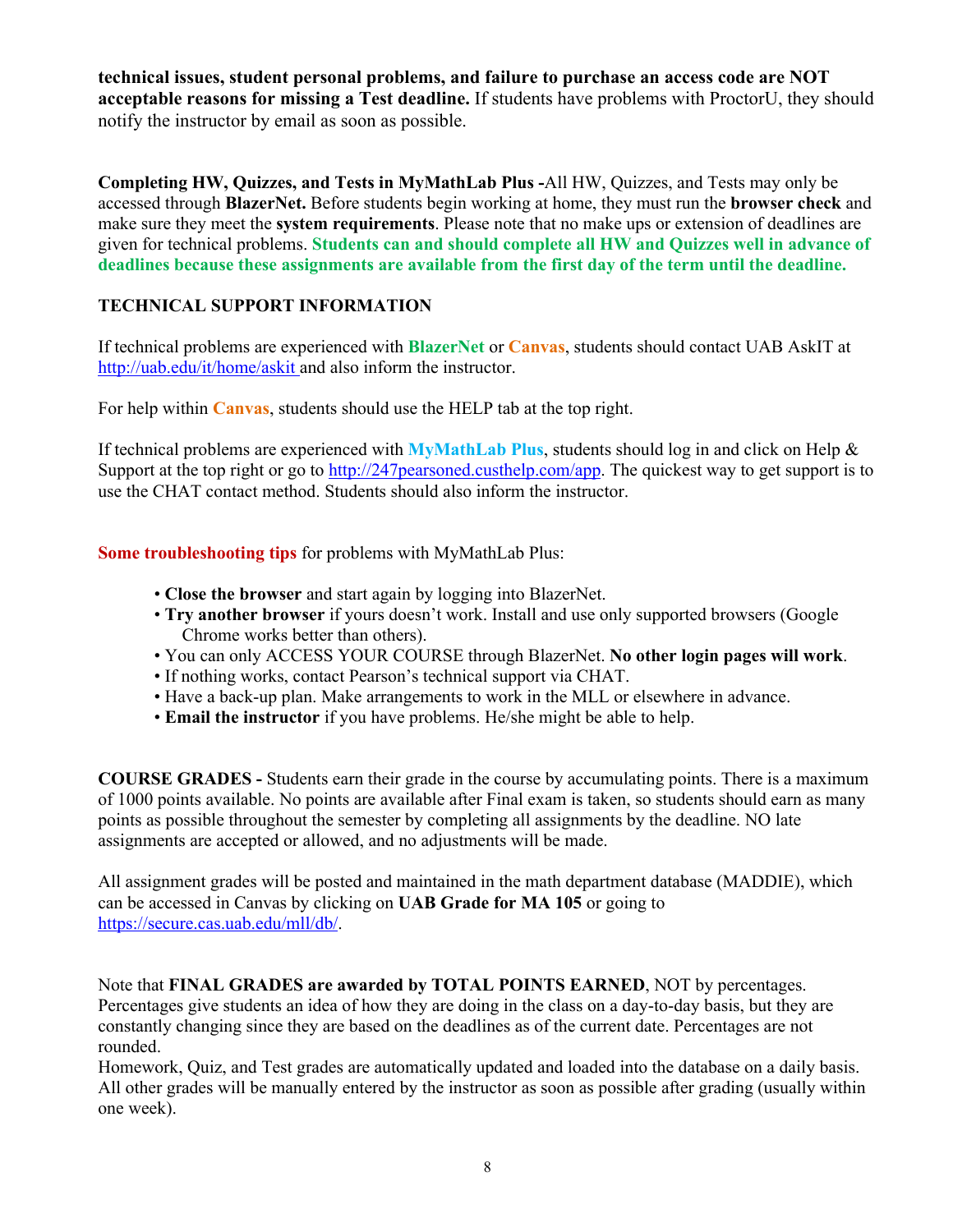Point distribution for MA 107-QL:

| <b>Grade Element</b> | <b>Points</b>  | Quantity | <b>Total Points</b> |
|----------------------|----------------|----------|---------------------|
| Intro Discussion     | 6              |          |                     |
| Syllabus Quiz        | 4              |          |                     |
| Lectures             | $\overline{2}$ | 14       | 28                  |
| <b>Discussions</b>   | 6              | 10       | 60                  |
| Group Problems       | 8              | 10       | 80                  |
| Homework             | 8              | 14       | 112                 |
| Quizzes              | 10             | 14       | 140                 |
| <b>Tests</b>         | 80             | 4        | 320                 |
| Final Exam           | 250            |          | 250                 |
| Total points         |                |          | 1000                |

Grading scale for MA 107-QL:

| <b>Number of Points</b> | Letter Grade                |
|-------------------------|-----------------------------|
| 880 to 1000             |                             |
| 750 to 879              | R                           |
| 620 to 749              | $\mathcal{C}_{\mathcal{C}}$ |
| 500 to 619              |                             |
| Below 500               | F                           |

*Please note that at the end of the semester, if a student has earned 745 points and has a 74.5% score, he earns a final grade of a "C", not a "B", because letter grades are based on TOTAL NUMBER of POINTS.*

**MAKE UP POLICY:** If a student misses 1 test deadline (not including the Final Exam), the Final Exam grade will be used to replace the missed test grade if the student formally makes a request to do so. The student must complete a Missed Test Request Form in the math department office (UH 4005) no later than 12:00 pm on the last day of classes. Note that only one missed test grade may be replaced with the Final Exam grade. All students are required to Take the Final Exam.

# **Failure to schedule or take a test with ProctorU, computer problems, student personal problems, and not having the appropriate software (permanent access) are NOT acceptable excuses.**

There is no appeal for missed deadlines for Group Problems, Homework, or Quizzes. However, if a student has an unplanned, *emergency* circumstance that temporarily prevents him from participating in the class (such as documented hospitalization), then he should contact the instructor as soon as possible. A request for make-up work will be considered. Travel and/or work-related business do NOT qualify for make-up work.

# **CANVAS SITE MAP FOR THE COURSE**

**Home**: This is the entry page for the course.

**Announcements**: This is where the instructor will post announcements. Please check it daily.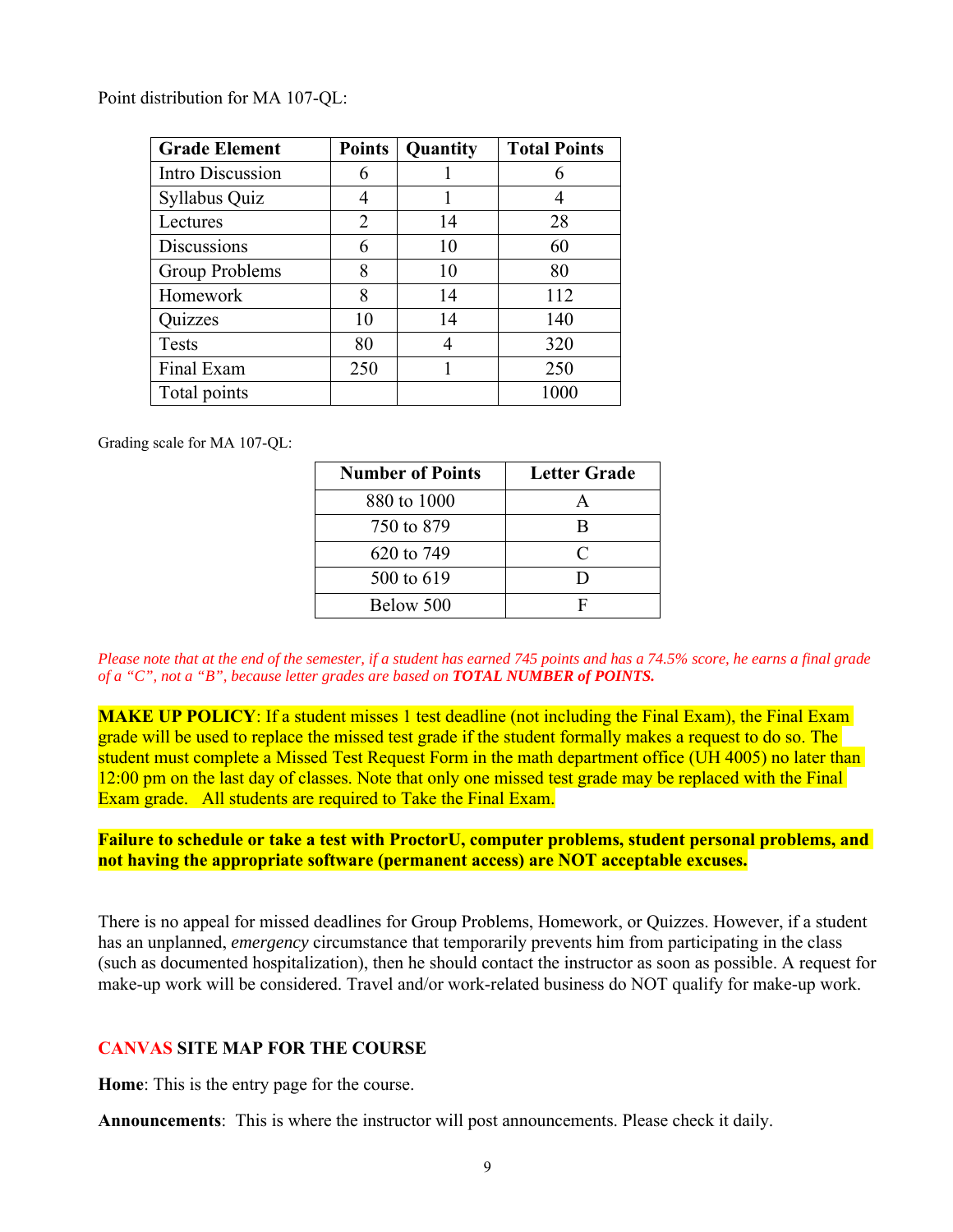**Course Information**: All information about the course policies, expectations, and grading can be found here. Make sure you read everything carefully.

**Modules:** Go to the current week to find a list of objectives and links to assignments that are due (the Course Home page).

**Syllabus:** This is where the Syllabus is posted.

**Assignments**: There are links to all assignments here. You will have multiple assignments due each week, and the best way to keep up with them is by viewing the current Week in **Modules**. Each Week contains a list of the objectives and links to the assignments.

**Discussions**: You must go into the Discussions to complete your Introduction Threaded Discussion. The **Intro TD** is REQUIRED. It is worth 6 points and is due **Jan 17**. General questions for the instructor should be posted also here so everyone can benefit from the information.

**People:** Find your current group members each week and participate in a Group Discussion on scheduled days to solve the week's Group Problem. There are 10 Group Discussions that are worth 6 points each. Participation is required and will be graded according to the Group Discussion rubric (see Rubric for MA 105 online Group Problems under Course Information).

**Grades:** You can find a link to your Canvas Gradebook.

**UAB Grade for MA 107**: You can check your status in the course anytime (after the drop/add period) by clicking on the link.

**Quizzes:** Under this tab students access the Syllabus Quiz and Lecture Quick Quizzes.

**MyMathLab Plus:** There is a link to BlazerNet to log in to MyMathLabPlus to complete homework, take quizzes, and tests, but students will exit the Canvas platform to access them.

**ProctorU:** There is a link to login to ProctorU to schedule an appointment, test the equipment, and take tests remotely.

**MATH HELP –** The **Math Learning Lab** (**MLL**) in 202 Heritage Hall is available for student use Monday through Friday. Students in this course may use the computers to complete assignments, and they may get assistance from math tutors. Tutors will not solve all of your problems or sit with you for extended periods of time, but they will help guide you so that you can complete your work independently. No appointment is necessary. The hours of operation are Monday through Thursday 9:00am to 7:00pm, and Fridays 9:00am to 2:00pm. Limited hours are available during final exams. The MLL is closed during all holidays and breaks. Go to the math department website and click on student Resources tab for details (http://www.uab.edu/mathematics). Please note that all computer use is monitored in the MLL.

The **University Academic Success Center (UASC)** provides students with a host of free services and resources that include Tutoring and Supplemental Instruction. For more information, go to http://www.uab.edu/students/academics/student-success.

**UAB EMAIL -** All students are required to obtain and use the UAB e-mail address that is automatically assigned to them as UAB students. All official correspondence will be sent ONLY to the @uab.edu address. All students are responsible for ensuring that the correct e-mail address is listed in Canvas by the beginning of Week 1. E-mail is the only way the Course Instructor can, at least initially, communicate with students. It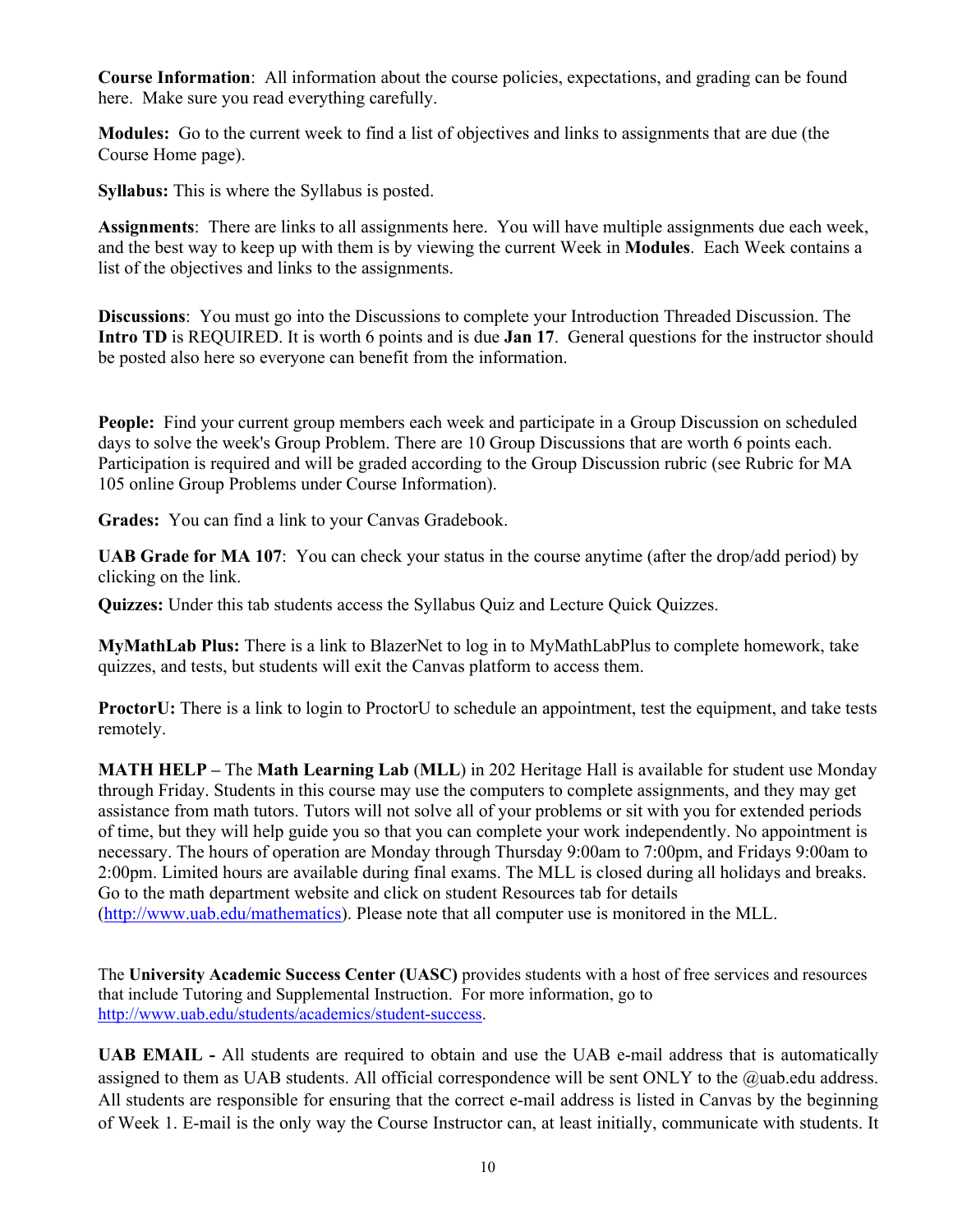is the student's responsibility to make sure a valid email address is provided. Failure to do so can result in missing important information that could affect the student's grade.

**CLASS SCHEDULE** – The class schedule can be found in Canvas under Course Information.

**STUDENT/FACULTY INTERACTION -** Interaction will take place via e-mail, telephone (in case of emergency), Announcements, Discussion Board, and comments on graded assignments under the Assignments button in Canvas.

The student will participate in this course by following the guidelines set forth in this Syllabus and the Course Schedule, and any additional information provided by the Course Instructor.

Students are expected to remain in regular contact with the Course Instructor and class via Canvas through participation in the Discussion Board and submission of weekly problems. Students are expected to work in assigned groups on the weekly problems, but they must submit individually written papers.

The Course Instructor will communicate on the Canvas Announcement page, Discussion Board, comments on graded assignments under the Assignments button in Canvas, and/ or e-mail. **Personal communication with the instructor should be done through email.** Canvas will be used for student's deliveries of weekly problems.

The Course Instructor will check e-mails daily and will respond to e-mails containing questions, comments, and concerns within 24 to 48 hours on weekdays and 48 hours on weekends. The Course Instructor will check Canvas daily and will respond to postings (weekly assignments, examinations, discussions, etc.) within one week of receiving.

Students are encouraged to use the *Discussions* feature **General Questions for the Instructor** on Canvas to ask questions and/or make comments that pertain to this course. This approach will allow all students to benefit from this information.

Comments and scores on graded Problems and Group Discussions will be posted in Canvas. Scores will also be seen under UAB Grade for MA 105. Students are expected to review their grades and comments on Canvas assignment within one week of submitting the assignment.

# **TECHNOLOGY REQUIREMENTS -** Students must have:

- Access to BlazerNet. Students will link to Canvas and MyMathLab Plus here.
- A UAB email account that can be accessed on a daily basis.
- Email software capable of sending and receiving attached files.
- For TESTING, students must use a **computer with a microphone and a web cam**.
- Ability to send a clear image or scan a document and create a pdf (for submitting handwritten work).
- Access to the Internet with a 56k modem or better.
- 64 Mb RAM or better.
- A personal computer capable of running Canvas and MyMathLab Plus. Students who use older or beta browser versions will have compatibility problems with Canvas and MyMathLab Plus.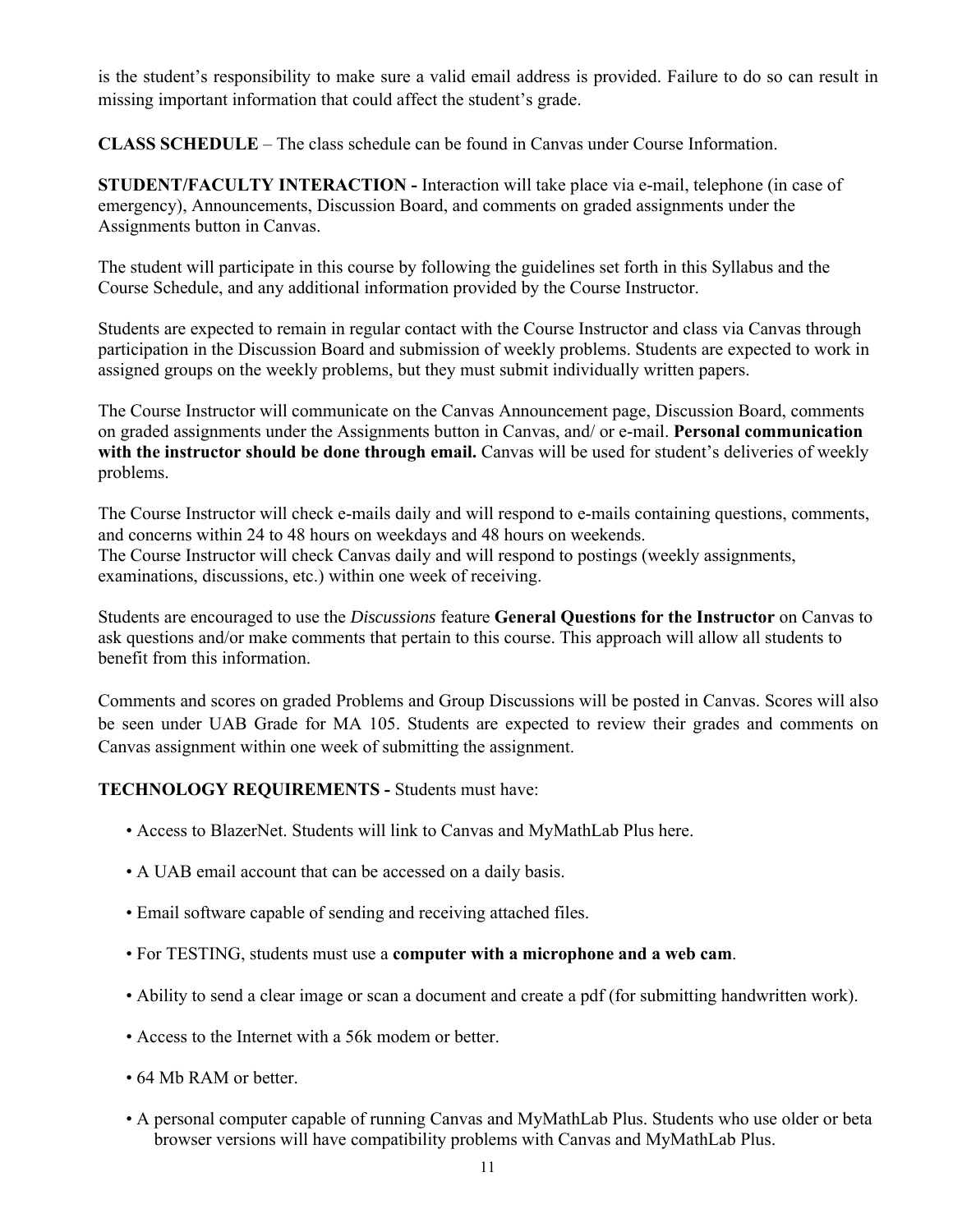- Virus protection software, installed and active, to prevent the spread of viruses via the Internet and email. It should be continually updated!
- Internet Access: THIS IS AN ONLINE CLASS. **Students must have access to a working computer and reliable access to the Internet**. Students can use UAB computers in the library or in the MLL, a public library, etc. to ensure they have access, but a private computer with a microphone and web cam is needed for testing. Not having a computer, computer problems, computer crashes, loss of Internet and/or loss of electricity are NOT acceptable excuses for late work, incomplete work, or a request for an assignment deadline extension. **Students are expected to have a back-up plan** in case any of these occur.

**NON-HARASSMENT, HOSTILE WORK/CLASS ENVIRONMENT –** The UAB College of Arts and Sciences expects students to treat fellow students, their Course Instructors, other UAB faculty, and staff as adults and with respect. No form of hostile environment or harassment will be tolerated by any student or employee. In this class we will only use constructive criticism and will work to build a community of lifelong learners.

**HONESTY AND PLAGIARISM -** The awarding of a university degree attests that an individual has demonstrated mastery of a significant body of knowledge and skills of substantive value to society. To ensure this, UAB expects all students to abide by the UAB Academic Honor Code:

# **The UAB Academic Honor Code**

UAB expects all members of its academic community to function according to the highest ethical and professional standards. Students, faculty, and the administration of the institution must be involved to ensure this quality of academic conduct. Academic misconduct undermines the purpose of education. Such behavior is a serious violation of the trust that must exist among faculty and students for a university to nurture intellectual growth and development. Academic misconduct can generally be defined as all acts of dishonesty in an academic or related matter.

Academic dishonesty includes, but is not limited to, the following categories of behavior:

**ABETTING** is helping another student commit an act of academic dishonesty. Allowing someone to copy your quiz answers or use your work as their own are examples of abetting.

**CHEATING** is the unauthorized use or attempted use of unauthorized materials, information, study aids, the work of others, or computer-related information.

**PLAGIARISM** means claiming as your own the ideas, words, data, computer programs, creative compositions, artwork, etc., done by someone else. Examples include improper citation of referenced works, the use of commercially available scholarly papers, failure to cite sources, or *copying another person's ideas*.

**FABRICATION** means presenting falsified data, citations, or quotations as genuine.

**MISREPRESENTATION** is falsification, alteration, or the misstatement of the contents of documents, academic work, or other materials related to academic matters, including work substantially done for one class as work done for another without receiving prior approval from the instructor.